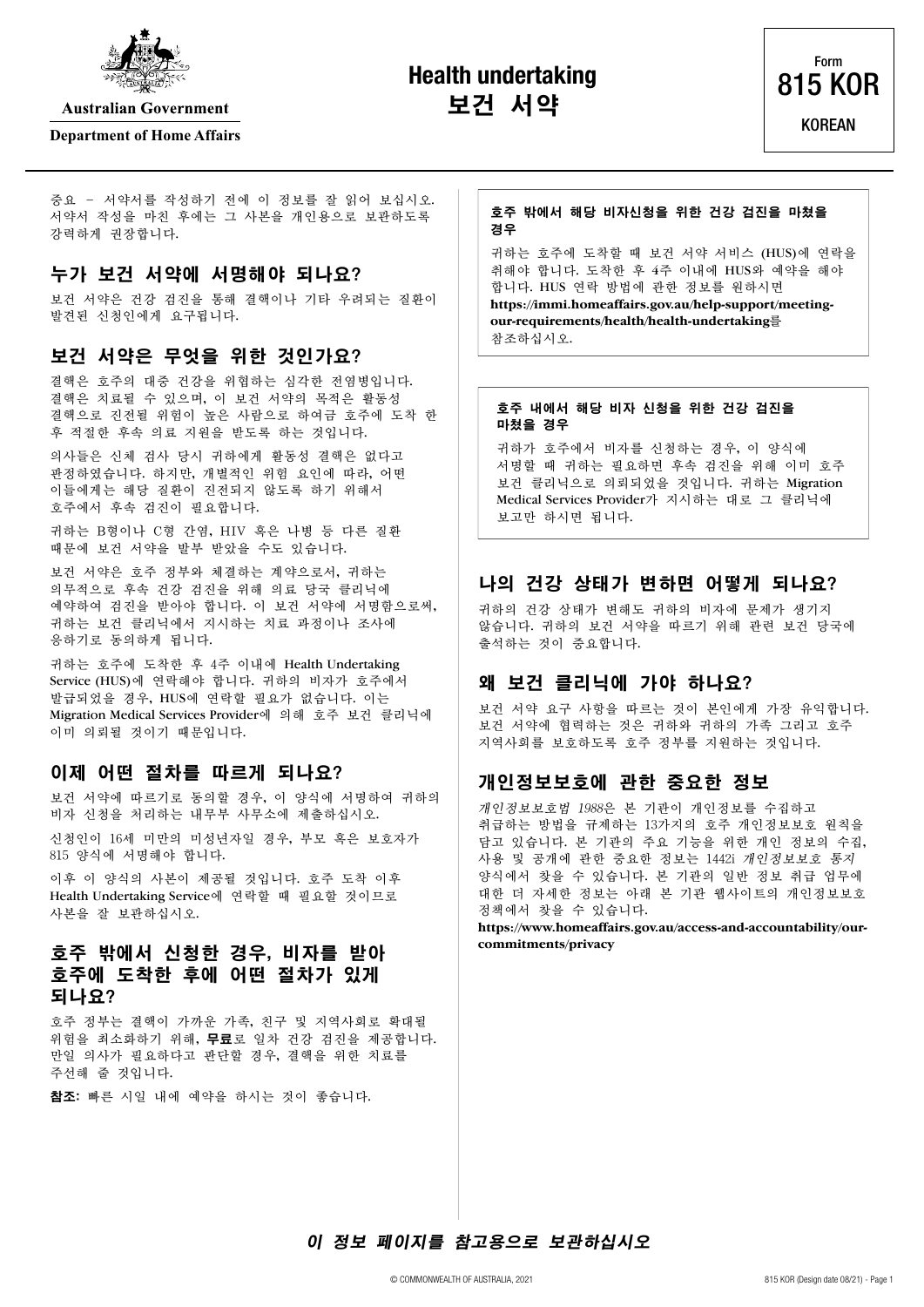이 페이지는 공란입니다.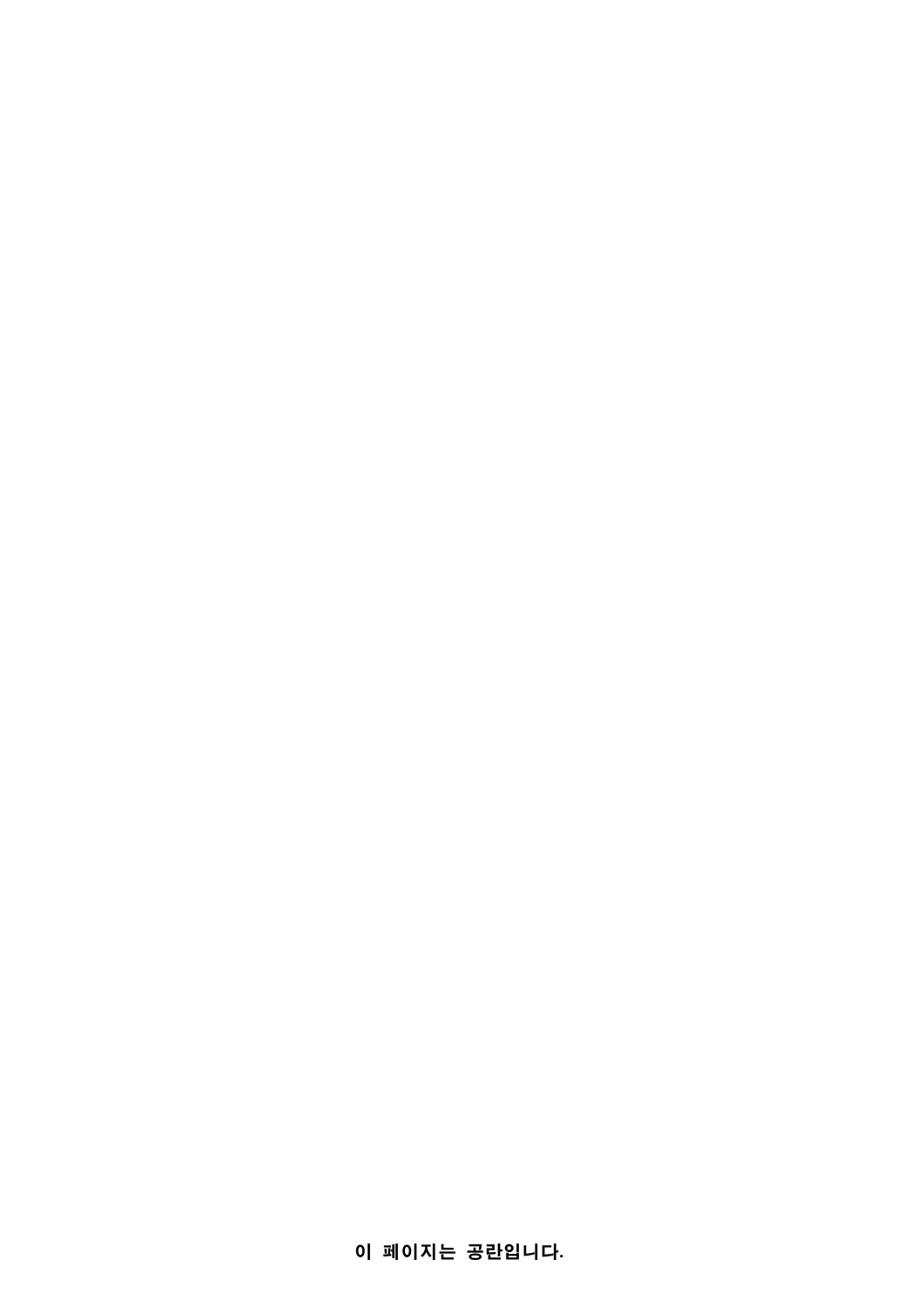

**Australian Government** 

#### **Department of Home Affairs**

Please read the information about your health undertaking on page 1 of this form.

Please use a pen, and write neatly in English using BLOCK LETTERS. Tick where applicable  $\mathcal{V}$ 

이 양식의 1쪽에 있는 보건 서약 정보를 읽어 보십시오. 펜을 사용하여 활자체로 분명하게 영어로 기재하십시오. 해당란에 체크표시  $\nabla \equiv$  하십시오.



#### 성명 **1** Your full name

| Date of birth    | DAY<br>일 | <b>MONTH</b><br>월 | <b>YEAR</b><br>년 |  |  |
|------------------|----------|-------------------|------------------|--|--|
|                  |          |                   |                  |  |  |
| 이름               |          |                   |                  |  |  |
| Given names      |          |                   |                  |  |  |
|                  |          |                   |                  |  |  |
| Family name<br>성 |          |                   |                  |  |  |
|                  |          |                   |                  |  |  |

 $\begin{bmatrix} 1 & 1 & 1 \\ 1 & 1 & 1 \end{bmatrix}$ 

# **Office use only**

HAP ID

ICSE Client ID

| 3 |    | Do you have a passport? | 여권을 소지하고 있습니까? |
|---|----|-------------------------|----------------|
|   | N٥ |                         |                |

| Yes | Give details |  |
|-----|--------------|--|
| Оll | ▶ 자세한 사항 기재  |  |

아니오

여권 번호 Passport number

여권 국가 Country of passport

발행일 Date of issue

만기일 Date of expiry

Issuing authority/ Place of issue as shown in your passport

발행 당국 / 여권에 나타난 발행 장소

**Note**: Most visa applicants will be required to hold a valid passport before they can be granted a visa. It is strongly recommended that the passport be valid for at least 6 months.

일 월 년

 $\overline{\phantom{a}}$ 

 $\overline{1}$ 

DAY MONTH YEAR

If you change your passport after you have been granted a visa you must notify the nearest Australian Visa Office or office of the Department.

**WARNING**: You will not be granted a visa without this information

참조: 대부분의 비자 신청인들은 비자 발급을 위해 유효 한 여권을 소지해야 합니다. 최소한 6개월간 유효한 여권 을 소지할 것을 강력히 권장합니다.

비자를 발급 받고 난 이후에 여권이 변경된 경우, 가까 운 호주 비자 사무소나 이민국경보호부 사무소에 통보해 야 합니다.

주의: 이러한 정보가 없이는 비자가 발급되지 않습니다.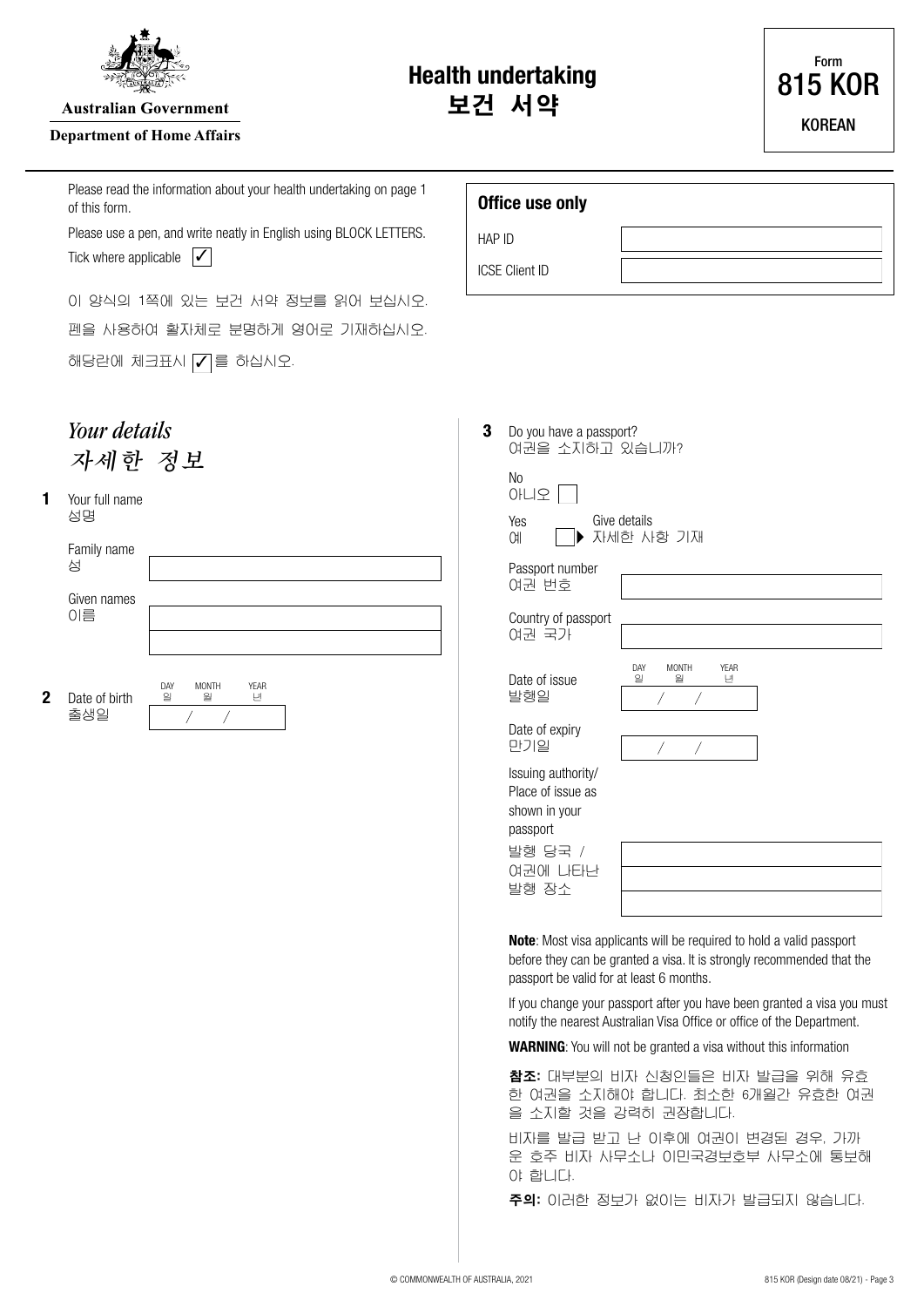#### **4** Contact details in Australia

**Note**: Give full residential address, including postcode and telephone number where possible. If you do not know what your address in Australia will be, you must give the name and address of a person in Australia who will know how to contact you (for example, a relative, a friend, your employer or a staff member at your proposed study institution).

#### 호주에서의 연락처

참조: 가능하면 우편번호 및 전화번호를 포함하여 자세한 거주지 주소를 제공합니다. 호주에서의 주소지가 확정되 지 않은 경우, 귀하에게 연락할 방법을 알게 될 호주 거 주인 (예: 친척, 친구, 고용주, 혹은 공부하게 될 교육 기 관의 직원)의 이름과 주소를 제공해야 합니다.

**5**

| Address<br>주수              |                                                                                                                                                                      |
|----------------------------|----------------------------------------------------------------------------------------------------------------------------------------------------------------------|
|                            |                                                                                                                                                                      |
|                            | <b>POSTCODE</b>                                                                                                                                                      |
|                            | 우편번호                                                                                                                                                                 |
| Telephone numbers<br>전화 번호 |                                                                                                                                                                      |
| Office hours<br>근무시간       | AREA CODE<br>지역번호                                                                                                                                                    |
| After hours<br>근무시간 외      | AREA CODE<br>지역번호                                                                                                                                                    |
| Mobile<br>휴대폰              |                                                                                                                                                                      |
|                            | Do you agree to the Department communicating with you by fax,<br>email, or other electronic means?<br>이민국경보호부에서 귀하에게 팩스, 이메일 혹은 기타 전<br>자 통신 수단으로 연락을 취하는 것에 동의하십니까? |
| <b>No</b><br>아니오           |                                                                                                                                                                      |
| Yes<br>Оll                 | Give details<br>자세한 사항 기재                                                                                                                                            |
| Fax number<br>팩스 번호        | AREA CODE<br>/ TICHH六                                                                                                                                                |

이메일 주소 Email address ( ) 지역번호

**6** 계획된 호주 체류 기간 Intended duration of stay in Australia

| permanent<br>영주 |               |                                      |      |
|-----------------|---------------|--------------------------------------|------|
| temporary<br>의사 | ▶ 호주 체류 기간 기재 | Indicate length of stay in Australia |      |
|                 | months<br>개월  | weeks<br>주                           | days |

# 고객 서약 *Client undertaking*

**WARNING**: Giving false or misleading information is a serious offence.

- **7** I undertake the following:
	- (for applicants outside Australia) to contact the Health Undertaking Service within 4 weeks of my arrival in Australia;
	- to report to the health clinic to which I am referred;
	- to place myself under the health clinic's professional supervision and to undergo any required course of treatment, chest x-ray examination or investigation;
	- to inform that health clinic each time I change my address in Australia throughout the period during which my health is being monitored;
	- to inform that health clinic whenever I am about to leave Australia and to report upon my return, throughout the period during which my health is being monitored; and
	- (for applicants outside Australia) to inform the Australian Visa Office where I lodged my application if, before my departure, I change my contact details.

**Note**: If you are an applicant under 16 years of age then a parent or guardian should sign this form.

경고: 거짓 혹은 오도하는 정보를 제공하는 것은 심각한 불법행위입니다.

본인은 아래 사항을 수행하겠습니다.

- (호주 외부의 신청자들을 위해) 호주에 도착한 지 4주 이내에 Health Undertaking Service에 연락한다.
- 본인이 의뢰되는 주 혹은 준주의 보건 클리닉에 보고 한다.
- 보건 클리닉의 전문 감독을 받고, 요구되는 치료나 흉 부 엑스레이 혹은 검사를 받는다.
- 본인의 건강 상태가 감독되는 기간 동안에, 호주의 주 소를 변경할 때마다 해당 보건 클리닉에 통보 한다.
- 본인의 건강 상태가 감독되는 기간 동안에, 호주를 떠 나려고 할 때마다 해당 보건 클리닉에 보고하고 돌아 온 후에도 보고한다.
- (호주 밖에서의 신청인에게 해당됨) 호주로 출국하기 전에 본인의 연락처를 변경할 경우, 본인의 신청서를 접수한 호주 비자 사무소에 통보한다.

참조: 신청인이 16세 미만일 경우 부모나 보호자가 이 양 식에 서명해야 합니다.